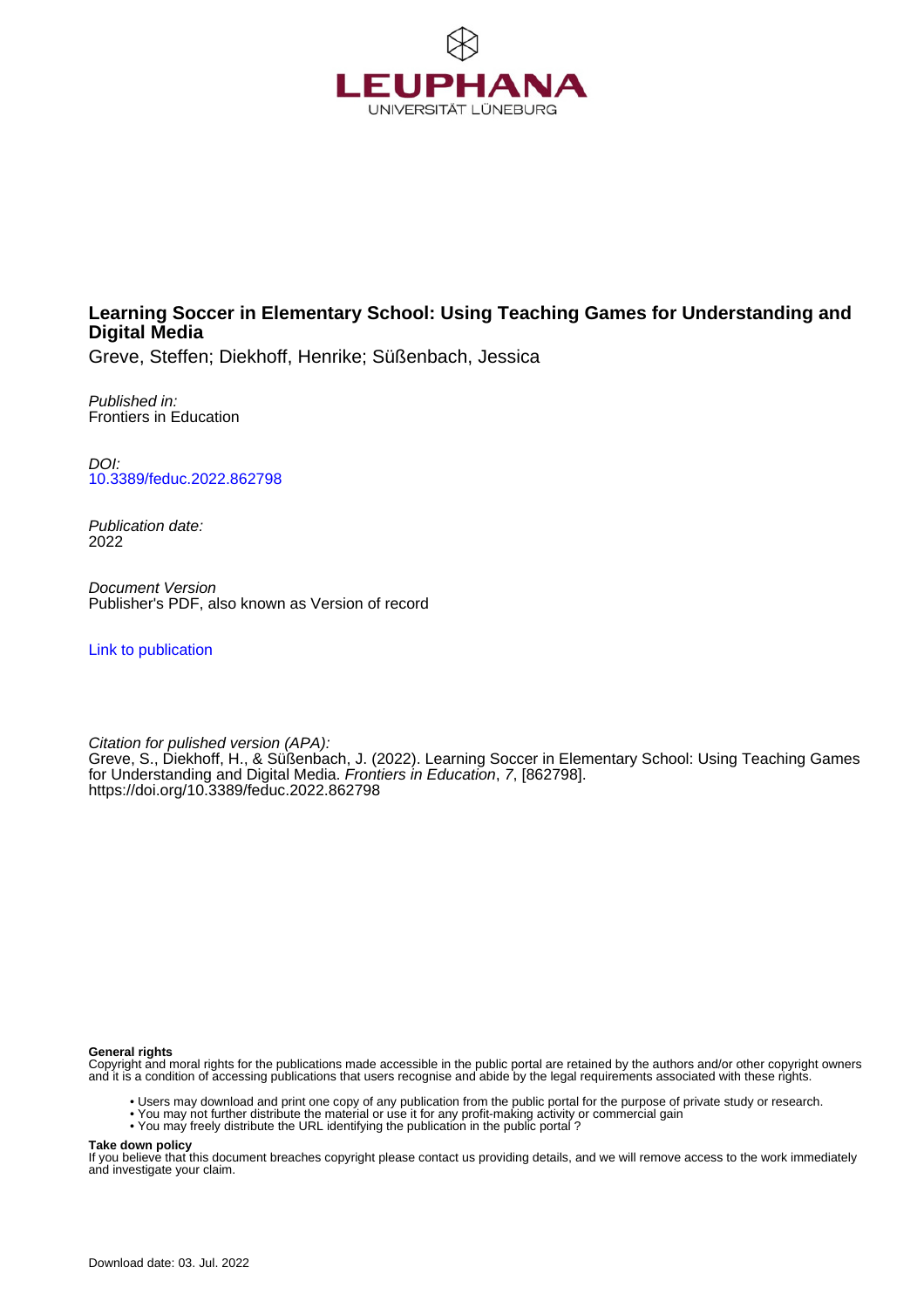



# Learning Soccer in Elementary [School: Using Teaching Games for](https://www.frontiersin.org/articles/10.3389/feduc.2022.862798/full) Understanding and Digital Media

Steffen Greve1\*, Henrike Diekhoff<sup>2</sup> and Jessica Süßenbach1

1 Institute of Physical Activity, Sports and Health, Leuphana University Lüneburg, Lüneburg, Germany, <sup>2</sup> Future Centre of Teacher Education, Leuphana University Lüneburg, Lüneburg, Germany

In this study, a digitally supported sports game teaching process for elementary school was investigated using the teaching approach, Teaching Games for Understanding (TGfU). The investigation was carried out to investigate the research question: How do elementary school students experience and interpret the use of digital media when teaching soccer using the TGfU approach in physical education (PE) lessons? To this end, a teaching unit on soccer was carried out in four classes in fourth grade according to the TGfU teaching method. During the unit, the 9- and 10-year-old students recorded one another with an app and tagged certain game situations according to predefined criteria. The sequences (approximately 8 s) were discussed together during the reflection phases. Following the lesson, 65 guided interviews were conducted with students. The research approach focuses on the perspectives of the students involved. Data collection and analysis were based on grounded theory methodology. The interviews revealed very ambivalent perspectives on the use of the app. Overall, the students were very reflective about the use of the app. The digital medium was interpreted as an aid in the learning process and was clearly less important than playing the game itself. The children reported many attempts to implement the tactical ideas discussed together in the reflection phases in the subsequent game. However, many students who described themselves as good soccer players saw the app's use as rather superfluous. The misuse of the film option was also interesting: The students often used this option as a video assistance referee, for example, to quickly clarify disputed situations. The results, thus, show extremely pragmatic handling of the digital tool by the students.

Keywords: teaching games for understanding, tagging, videocatch, tablets, cooperative learning, physical education, video feedback, app

# INTRODUCTION

Due to the heterogeneity of the learners, the teaching of sports games in physical education (PE) in elementary school is very challenging. It is important to design lessons that are equally appealing to all students. In the context of teaching soccer, in particular, different aspects need to be considered. For example, in Germany, this sports game is much more popular with boys than with girls. In addition, many students have previous experience from sports clubs, where training is done in homogeneous groups and separated by sex [\(Süßenbach,](#page-5-0) [2004\)](#page-5-0). Children are also confronted with other goals, such as preparing for competitions and optimizing techniques and tactics. Therefore,

#### **OPEN ACCESS**

#### Edited by:

Ove Østerlie, Norwegian University of Science and Technology, Norway

#### Reviewed by:

Vegard Fånes Aaring, Oslo Metropolitan University, Norway Sigrid B. H. Olthof, Liverpool John Moores University, United Kingdom

> \*Correspondence: Steffen Greve steffen.greve@leuphana.de

#### Specialty section:

This article was submitted to Digital Education, a section of the journal Frontiers in Education

Received: 26 January 2022 Accepted: 01 March 2022 Published: 23 March 2022

#### Citation:

Greve S, Diekhoff H and Süßenbach J (2022) Learning Soccer in Elementary School: Using Teaching Games for Understanding and Digital Media. Front. Educ. 7:862798. doi: [10.3389/feduc.2022.862798](https://doi.org/10.3389/feduc.2022.862798)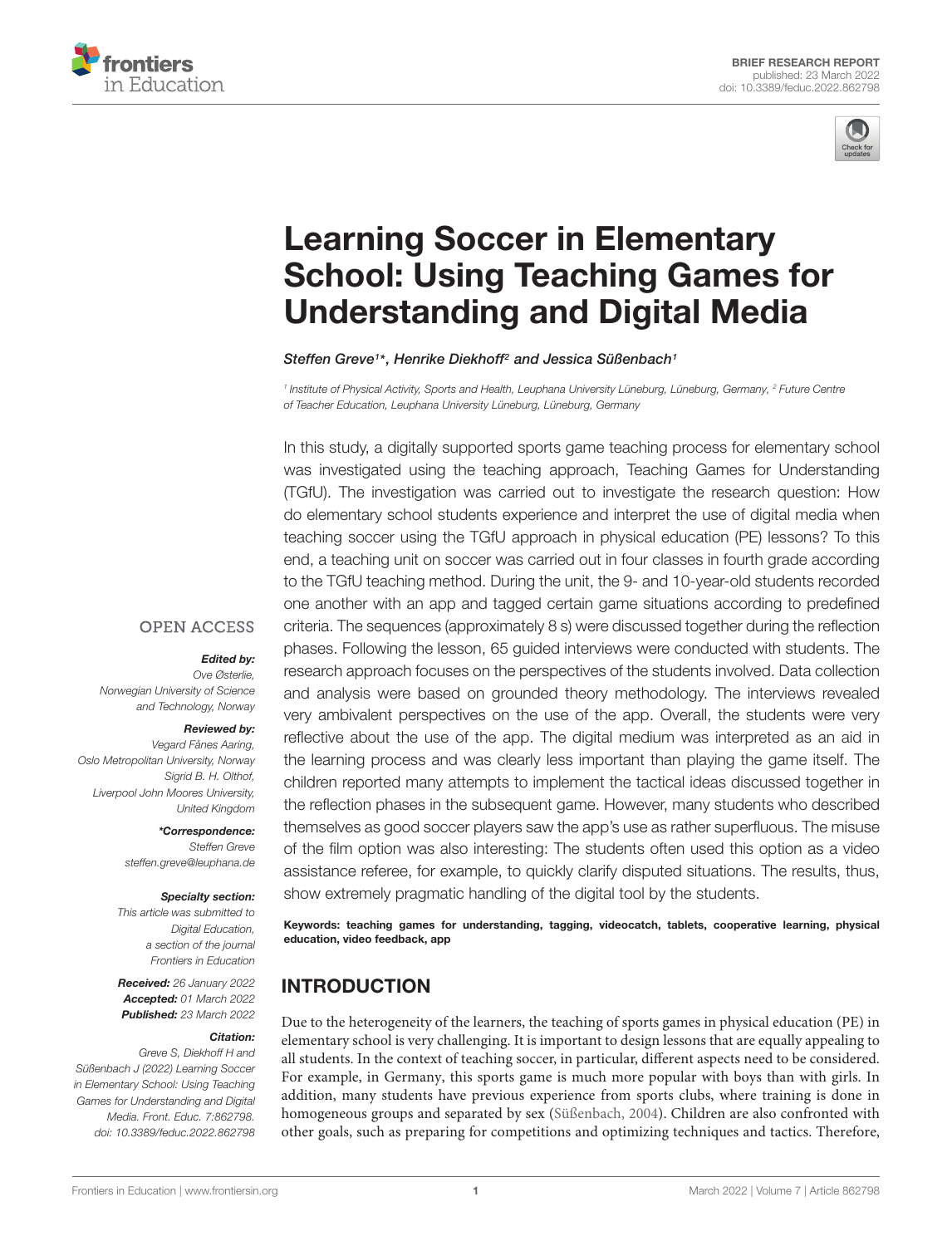they have very clear ideas about how sports game instruction, and also PE, should be conducted [\(Kirk,](#page-5-1) [2013;](#page-5-1) [Stolz and Pill,](#page-5-2) [2014\)](#page-5-2). These ideas and expectations that children bring to PE lessons are also shaped by the commercial portrayal of soccer in the media.

To stage a soccer game that is joyful for all students despite these challenges, appropriate didactic-methodological approaches are necessary. To address this issue, a teaching unit on soccer was developed and implemented. The present study used the method Teaching Games for Understanding (TGfU; [Bunker](#page-5-3) [and Thorpe,](#page-5-3) [1982\)](#page-5-3), which, for 40 years, has been well-known in the discussion about the teaching of sports games. This was combined with the use of digital media, a very current topic of discussion in sports pedagogy.

## Teaching Games for Understanding

The TGfU is a game-based teaching approach first introduced in 1982 as a contrast to traditional technology learning [\(Bunker and](#page-5-3) [Thorpe,](#page-5-3) [1982\)](#page-5-3). Didactic rationales and methodological choices in this approach focus on the development of game skills. The goal is to train students to be flexible, creative, and responsible when playing their sports game [\(Hopper et al.,](#page-5-4) [2009\)](#page-5-4). Students are, thus, expected to take responsibility for their learning process, which can be encouraged through reflective conversations, which are an integral part of TGfU [\(Kirk,](#page-5-1) [2013;](#page-5-1) [Stolz and Pill,](#page-5-2) [2014\)](#page-5-2). In these conversations, students are intensively confronted with the essential content and need to deal with it cognitively. This can involve, for example, concrete game situations and student challenges and possible solutions. This leads to practice phases in such areas as tactical skills and technical skills. These skills are then applied in the game.

Originally, [Bunker and Thorpe](#page-5-3) [\(1982\)](#page-5-3) proposed a six-phase model to guide PE teachers through the different steps of this teaching approach. [Mitchell et al.](#page-5-5) [\(2006\)](#page-5-5) condensed these six phases into three phases (**[Figure 1](#page-3-0)**) to make them more manageable for the specific situation of PE lessons. In the first phase, students are presented with a modified form of the game (e.g., with the reduced number of players and field size) to adapt it to the level of the students so that they can experience the tactical challenges typical of the game. In the second phase, the teacher interrupts the game to discuss with the students' possible courses of action and any tactical difficulties that arise. Afterward, the respective tactical focus can be tested in more depth with a form of exercise. In the third phase, there is usually another game phase, where the focus is on sport-specific technique, which ideally results from talking to the students about the first two phases [\(Mitchell et al.,](#page-5-5) [2006\)](#page-5-5).

# Digital Media in Elementary School Physical Education

The use of digital media can be helpful in the learning cycle of TGfU. Because digital media are part of children's everyday lives, elementary schools must also address this, including in PE [\(Greve](#page-5-6) [et al.,](#page-5-6) [2022\)](#page-5-6). However, the use of digital media in elementary school PE is a topic that has yet been explored in research [\(Greve et al.,](#page-5-6) [2022\)](#page-5-6). The PE lessons offer special opportunities and challenges in this regard that teachers need to be aware of.

The use of digital media has implications for certain pedagogical and didactic goals in PE [\(Armour et al.,](#page-5-7) [2016\)](#page-5-7). This is because PE is unique in that the learning processes of students are directly visible, which is not the case in other subjects [\(Koekoek et al.,](#page-5-8) [2018\)](#page-5-8). Using video feedback, for instance, the play and movement sequences can be recorded by students and subsequently viewed. This includes, for example, the possibility of correcting a movement action. However, the option of visualization also has the potential for problems, such as shame and stigmatization, and bullying when discussing such scenes [\(Goodyear,](#page-5-9) [2017\)](#page-5-9). This student's handling of images of themselves and others promotes the self-determined handling of media and media products that arise when working with digital media. This can also be seen as an important learning goal in PE lessons [\(Goodyear,](#page-5-9) [2017;](#page-5-9) [Goodyear et al.,](#page-5-10) [2019\)](#page-5-10). Therefore, a critical and constructive discussion about the possibilities of using digital media in PE is needed [\(Casey et al.,](#page-5-11) [2017\)](#page-5-11), especially in the elementary school context. In elementary school, in particular, the use of digital media must not only be seen in the context of the movement experience, but the social interaction of young students, which is changing, must also be considered [\(Greve et al.,](#page-5-6) [2022\)](#page-5-6). Likewise, students may bring sport-specific competencies to the discussion without engaging in sports themselves. However, this should not happen in such a way that children hide behind the camera in the long run [\(Goodyear et al.,](#page-5-12) [2014\)](#page-5-12). While this also creates new opportunities for children to engage in PE, selfactualization of play and movement must also be part of the lesson. Digital media should support, not replace, the movement, play, and sports in PE lessons. Teachers must keep this in mind when staging PE.

The presented study was conducted with the following research question in mind: How do elementary school students experience and interpret the use of digital media when teaching soccer using the TGfU approach in PE lessons?

# MATERIALS AND METHODS

## Intervention and Participants

For this purpose, a team of scientists and PE teachers designed a teaching concept for elementary school [\(Diekhoff et al.,](#page-5-13) [2022\)](#page-5-13), where soccer is taught according to the TGfU method. Smallsided games (3 vs. 3) were played in the game phases. These are particularly suitable for soccer in a heterogeneous learning group so that all children can have many ball contacts and feel a sense of success, thus having a joyful playing experience [\(Aguiar et al.,](#page-5-14) [2012\)](#page-5-14). In the unit, different tactical elements (e.g., "calling for the ball and positioning," "recognizing free spaces," and "securing ball dominance cooperatively") are addressed. The students are repeatedly confronted with similar tactical situations in various forms of the game that they are asked to solve in a playful manner. In addition to the typical interleaved play, practice, and reflection phases in the lesson sequence, the teaching concept included the use of tablets and the Videocatch app (preliminary version). With the help of the app, the students were able to make video recordings while playing the games.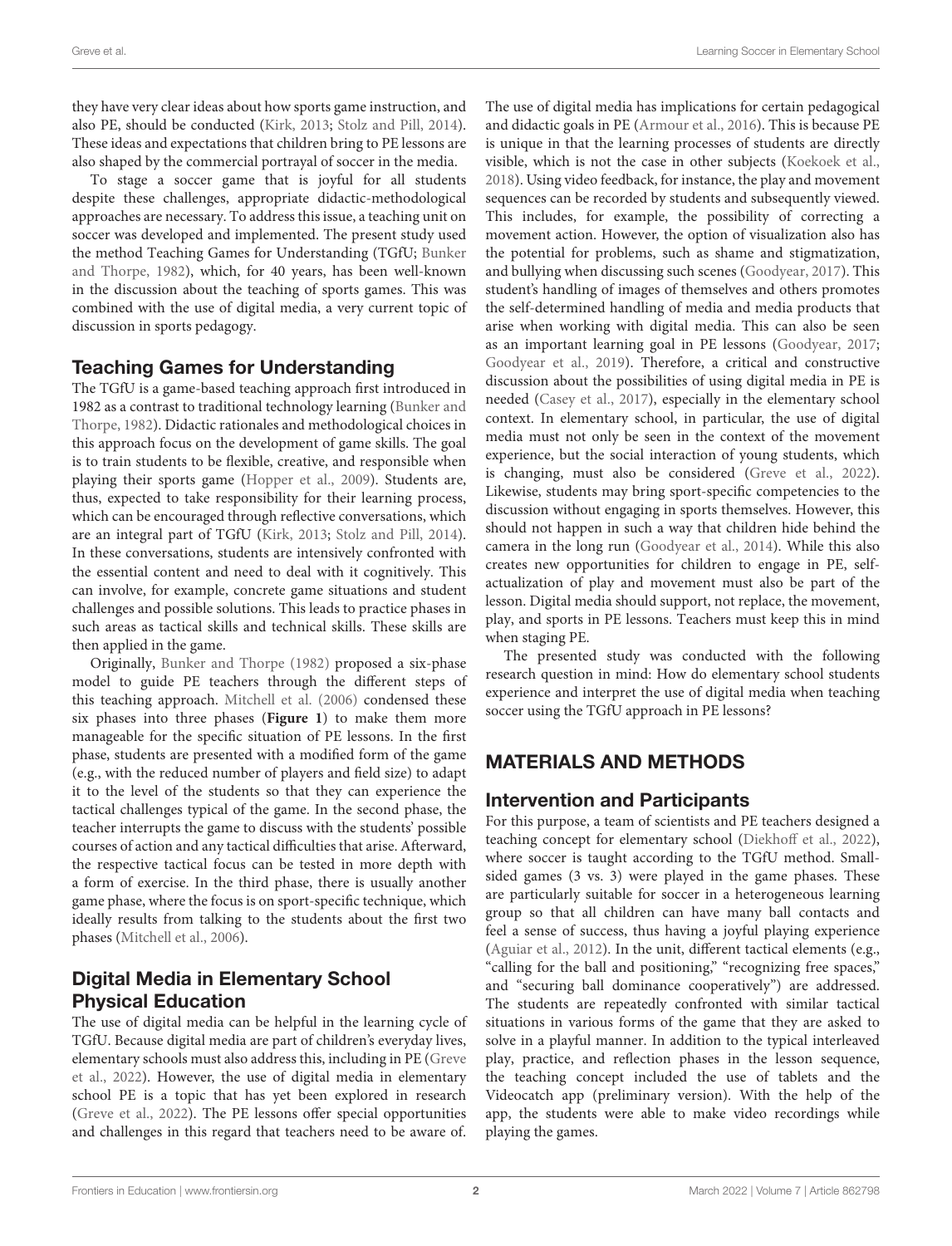

<span id="page-3-0"></span>The games were played three on three on a small field: Four children were on a team, and each child on a team took a turn filming the action on the sidelines using a tablet. For certain game situations (e.g., when a goal was scored), the filmmakers tagged [\(Koekoek et al.,](#page-5-8) [2018\)](#page-5-8) the situation by pressing a virtual button on the display. Tagged situations are automatically saved in the app as short clips (8-s long) and can be retrieved and categorized accordingly. Short clips can be played back and stopped in slow motion, and virtual drawings are also possible in the clip. The buttons were named in a discussion between a teacher and students. Typical terms such as "goal," "target shot," "foul," and "save" were chosen. The game phases were repeatedly interrupted so that the individual teams could watch various short clips. The tagged game scenes were then selected by the children and discussed and reflected on together.

This teaching concept was implemented in four classes of Grade 4. Each of the four classes had 24 students (9- and 10-yearolds), mostly with boys and girls in roughly equal numbers. In all classes, three lessons of 90 min each were conducted according to the concept. Before these three lessons, a media education lesson was held where the students tried out the app, and topics such as the right to one's own image were discussed.

## Data Collection and Analysis

To answer the research question, a qualitative research design with an explorative character was developed. Data collection and analysis followed grounded theory methodology (GTM; [Corbin](#page-5-15) [and Strauss,](#page-5-15) [2008\)](#page-5-15), where the subjective views of the children were in the center of interest, social actions and processes were analyzed and compared, a lack of theoretical elaboration of the topic was identified, and work was done close to everyday life. For the development and evaluation of teaching units, the student perspective is of enormous importance, as the increasingly digitalized life-worlds of children offer important explanatory approaches for researchers and teachers [\(Bodsworth](#page-5-16) [and Goodyear,](#page-5-16) [2017\)](#page-5-16). Therefore, after the lessons described above, guided interviews were conducted with various children in the classes. Sixty-five students (32 girls and 33 boys) were interviewed. The interviews lasted between 9 and 32 min. The interview guide started with an open-ended narrative about the previous lesson and then addressed the children's play behavior, the use of the app during the play phases, and the design of the reflection phases with the help of the app. The interviews were then transcribed and were open-and-axial-coded based on GTM. The data were coded collaboratively by the researchers and the results were discussed. This circular process in terms of GTM is still ongoing at the present time of this study. The phenomena and action patterns presented in the following results section will be further differentiated by a second data collection, by further axial coding, with selective coding being done if necessary. The first goal is the development of a category system that is further differentiated and concretized. Whether the final step of selective coding will be possible and necessary cannot be answered conclusively at the current stage of the study.

# RESULTS

During the reconstruction of the students' views on the described lessons, different phenomenon areas became visible that are described in the following. At this stage of the investigation, the phenomena had not yet been finally described as categories. Therefore, the naming of the listed phenomenon areas was done in a different way, for example, as in vivo codes or as descriptive labels.

## Playing Successfully Is Important: Own Scoring and Team Play as Key Success Factor

In the open narrative occasions, the children reported their experiences of success in the games in detail. These were obviously very important for the children. They described feelings of happiness due to their team winning games, balls saved by the keeper, and their own scoring successes. The children were able to recount in detail the game sequences and situations in which they themselves scored goals. In addition, the children emphasized very clearly that you need to play together as a team to win a game and for all children to have fun. This is also clear in the following interview excerpt.

I: Yes. And can you remember moments in the sports project [this refers to the teaching unit; authors' note] that you particularly enjoyed, which you found particularly great? #00:00:38-1#

S11w: Yes, so I thought it was great that I was always happy when I scored a goal. That was/Yes, and that we also played so well together and passed. That is what I liked about it. #00:00:59-5#

The girl answers the question about positive moments with her personal experiences of success. The joy about her own scored goal is probably the most important emotion, which is not surprising. This is followed by the statement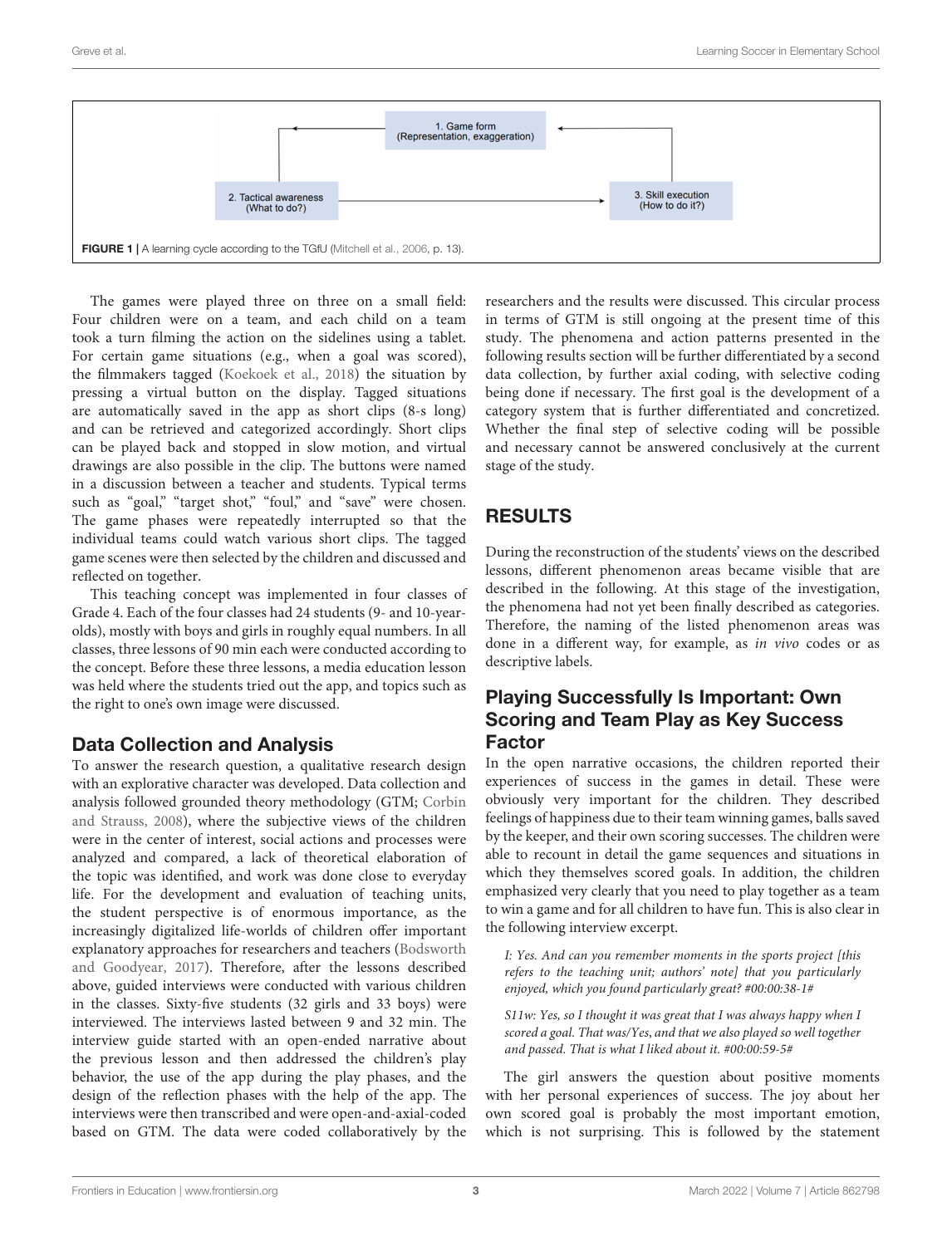about being "together" in the game and about passing the ball. This refers to teamwork, which obviously enabled a positive game experience. This implies that all players in the game had frequent contact with the ball and, thus,

actively participated in the game. The opposite was a selfwilled player who, for example, tried to decide the game on his own through long dribbles. The girl clearly prefers the cooperative way of playing soccer, which she obviously experienced through the staging of lessons according to TGfU with small-sided games.

## Using the App to Optimize the Game and Watch Beautiful Goals

The moments of success were also important for the children in terms of using the app. They reported watching and enjoying beautiful goals on the tablet and learning something through using it.

I: And what was that like for you, seeing the other kids on the recording? #00:10:11-6#

S2m: I thought it was cool how they dribbled or how they scored. I learned something from them, too. Yes. #00:10:21-3#

The boy reports, from his point of view, spectacular actions that he saw in the video. He likewise reports an interpreted learning gain from watching the action. The copying of soccerspecific technical moves can be appropriately reinforced through the video option. The children learned from one another here, which is positive. The app also served to optimize a tactical play, as the next example shows.

S37m: We watched it, and, then, we always talked about what could be improved or what was already good. #00:03:59-8#

I: And what were the things that you discussed, for example, that could be improved or what were the things that were good. #00:04:06-6#

S37m: Well, in the end, that maybe, we should pass more often, because, in one scene, we saw that one of us was going on his own the whole time and suddenly lost the ball. There was one of us still had to save a scoring attempt or, of course, get the ball here from the opponents and that then took time to make a goal. #00:04:32-9#

The boy reports on processes that were bad in the game from his point of view. He describes the lack of teamwork, which was not crowned with success. He had discussed this with his team based on the video. It becomes clear that the phenomena described (scoring goals, not going it alone, playing together) have a great influence on the video-based reflection.

## Video-Influenced Conflict Solving

The children reported conflicts during the games; that a conflict arising is normal, especially in elementary school PE classes. It is interesting that the children also used the app to resolve these conflicts. The children then acted as video referees. Disputed scenes were watched on the tablet and were mostly fouls (or alleged fouls) and attempts on goals that did not clearly find their target.

I: Yes, okay. And you watched that again as well? #00:25:15-9#

S35m: Exactly, we also looked at it again. And then A. said, "That was a foul." Then I said, "Yes, that was a foul. I actually wanted to get the ball". And then those from my team said, "You're going to get a free kick now," and then that was cleared up. #00:25:32-4#

The boy describes how, with the help of the app, the disputed situation was resolved. He comes to the realization that he made a foul by watching the scene on the video. Several components are interesting about this phenomenon. The children used the digital medium for a process they themselves were familiar with from the media: the use of the video assistant referee. This shows the obvious influence on children of soccer in the media. However, the decision in this case—foul or no foul was made cooperatively between the members of the two teams playing against each other. This shows the positive options that the app offers.

# **DISCUSSION**

The phenomena shown occurred in PE lessons, where soccer was taught according to TGfU with the help of digital media. However, the focus in some of the phenomena shown was on the use of digital media rather than the playing of the game itself. The preliminary results indicate that the children valued and demanded cooperative team play. Likewise, it was important to the children that both individuals and their teams have a sense of success in the game. This was assessed based on cooperative team play. Likewise, it was important to the children that all teammates were actively involved in the game. The goals of a game-centered implementation of a teaching unit on soccer based on TGfU [\(Hopper et al.,](#page-5-4) [2009\)](#page-5-4) with small-sided games [\(Aguiar](#page-5-14) [et al.,](#page-5-14) [2012\)](#page-5-14) become visible here. Playing also seemed to be clearly more important for the children than using the app and the tablet; a pragmatic view seemed to prevail here. The digital medium can be seen as an aid in the learning process. The influence of the mediatized sporting world also becomes clear here [e.g., knowledge of the video assistant referee (VAR)]. In addition, the children reported on conversations about game procedures, about ideas for tactical improvements in the next game, and about the attempts to implement these, showing the possibility for cooperative video feedback among the students.

It is also interesting to note that the possibility of watching successful scenes in itself evoked joy. Here, the recurrent visibility of actions in PE lessons [\(Koekoek et al.,](#page-5-8) [2018\)](#page-5-8) offers new possibilities for shaping children's learning processes. The results showed several examples of children's cooperative actions using the app. The combination of game-centered teaching based on TGfU and the use of the app seemed to generate productive possibilities for learning sports games in the classroom. This refers not only to the technical and tactical components of the soccer game but also to solving conflicts and assessing one's own actions. New didactic-methodological and pedagogical challenges and possibilities arise when dealing with images of oneself and classmates [\(Goodyear et al.,](#page-5-10) [2019\)](#page-5-10) that need to